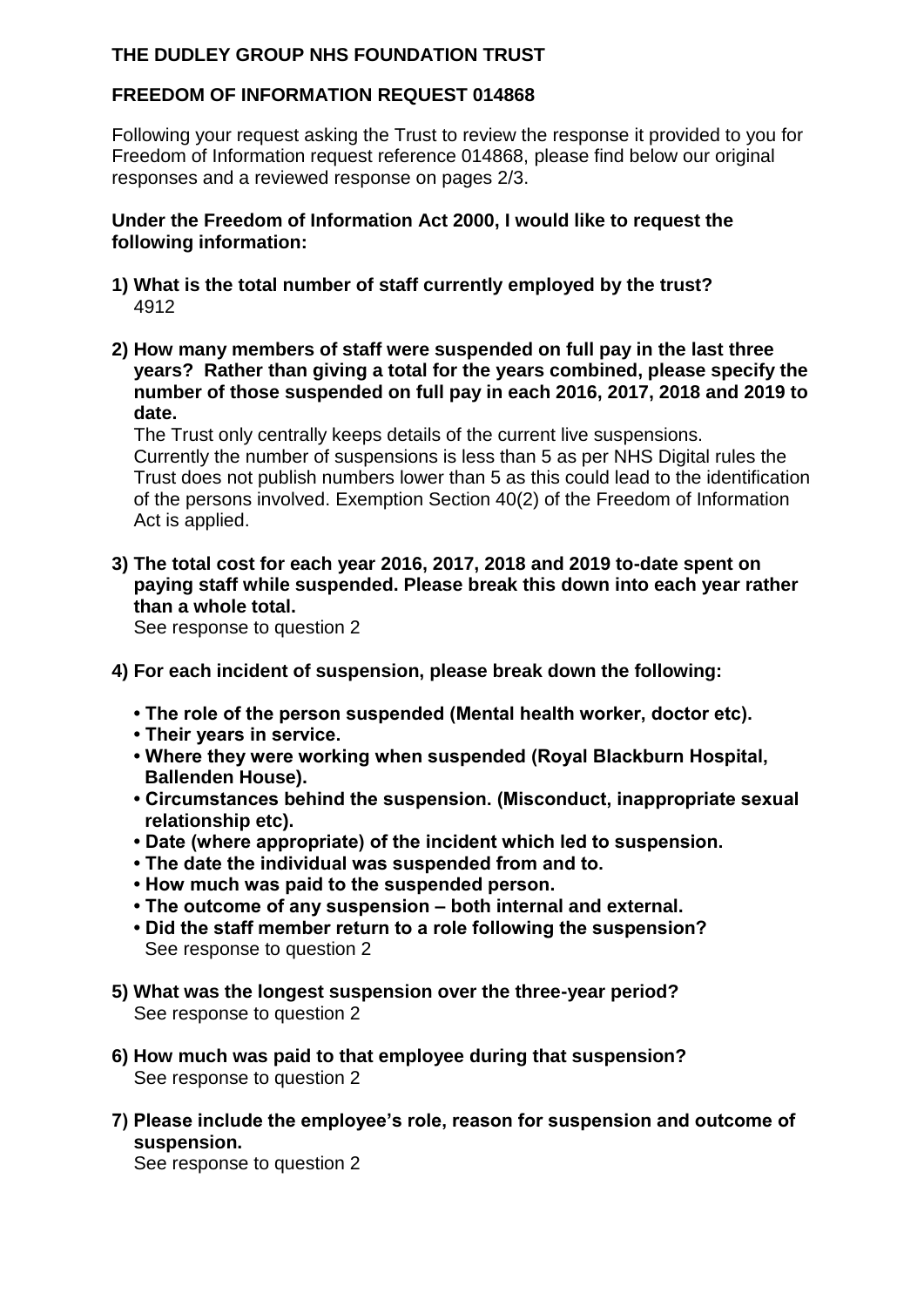## **8) Finally, please include the total number of staff currently suspended on full pay from the trust.**

See response to question 2

### **Reviewed Response:**

Releasing information under FOIA involves disclosure to the world at large and as such the information is free from any duty of confidence, therefore by complying with your request the Trust would be making an unrestricted disclosure of its employee's personal data to the general public on the strength of an individual requester's private concerns without considering the employee's reasonable expectations.

For example as the numbers of staff currently suspended are less than 5 there is a potential for those individuals or their colleagues to know that any responses to a FOIA request would be about them/their colleagues (especially coupled with any response in line with your further questions in Q4 and Q7).

When the Trust received your request for personal information about its employees the Trust was required to decide whether the disclosure would contravene the GDPR data protection principles, by considering whether the disclosure of the information would contravene principle (a) which requires the processing of personal data to be lawful, fair and transparent.

Such a disclosure could constitute a disproportionate and unwarranted level of interference with our employees' rights and freedoms (in particular their right to the protection of their personal data under Article 8 of the Charter of Fundamental Rights of the European Union).

For the disclosure to be lawful it must satisfy one of the GDPR Article 6 lawful bases for processing and GDPR Article 10 if the data relates to offences including the alleged commission of offences and related proceedings which applies to various types of employee information including:

- Salaries and bonuses
- Information about termination of employment and compromise agreements
- Lists and directories of staff
- Names in documents
- Registers of interests
- Disciplinary files
- Representatives of other organisations.

Due to its sensitivity, the conditions for processing such data are very restrictive and concern specific stated purposes. Consequently there are only two relevant conditions available to the Trust to allow it to lawfully disclose the information under FOIA which are:

- consent from the data subject (The Trust is under no obligation to ask employees if they consent to the disclosure under FOIA)
- or the processing relates to personal data which has clearly been made public by the *individual concerned.*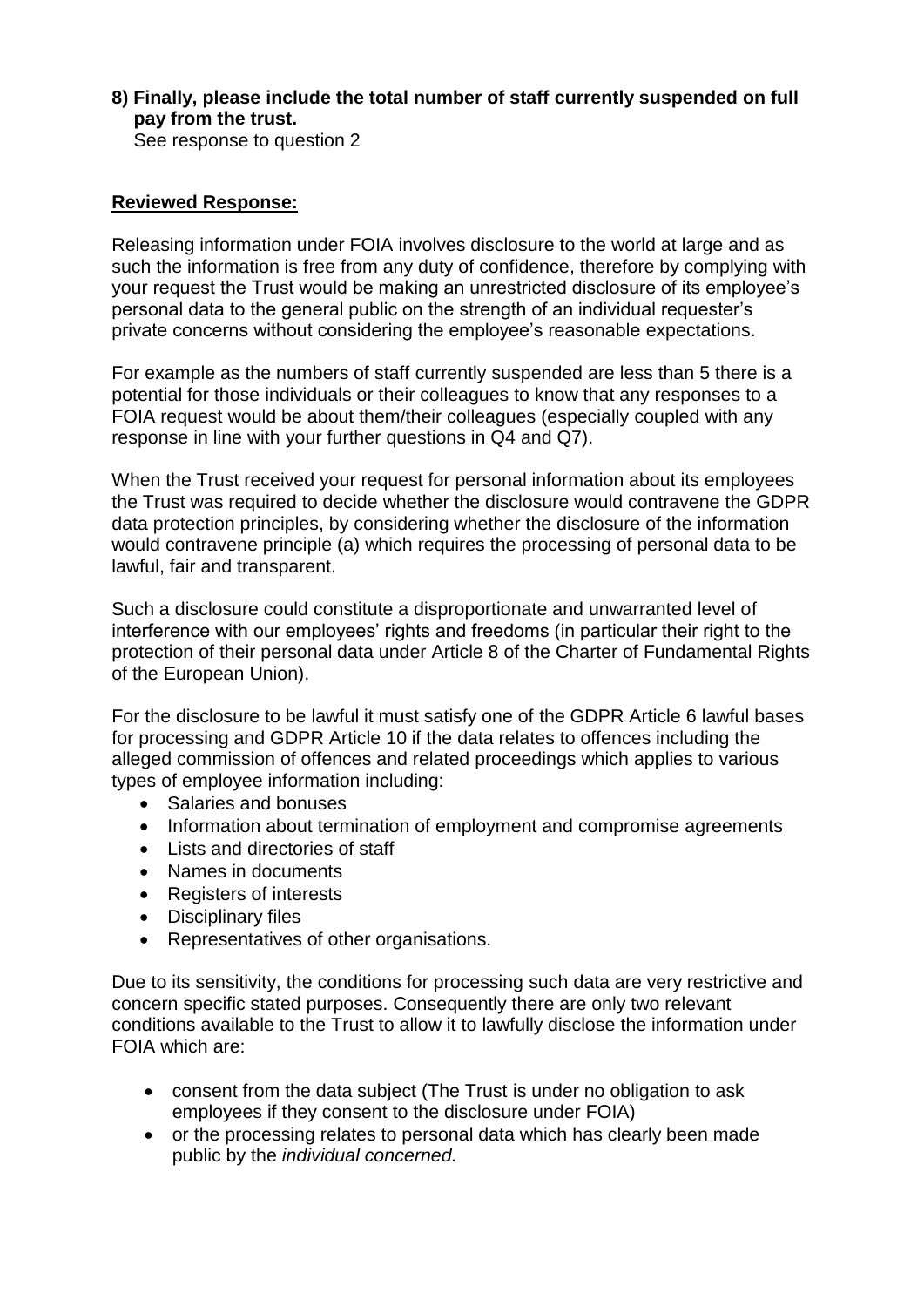Section 40 of the Freedom of Information Act (FOIA) provides an exemption from the right to information if it is personal data as defined in the Data Protection Act. This states that you should not disclose the information under FOIA if the personal data is that of the requester or someone else and the disclosure would contravene the data protection principles or the data is exempt from the right of subject access.

As your request asks for specific information (roles, dates, pay, circumstance, hospital) this would be classed as personal data as it could lead to the potential identification of an individual, hence the Trust's cited FOIA exemption section 40(2) to your request and continues to cite this exemption due to the low numbers involved and the potential for individuals to be identified (that could be by the individuals themselves, by their colleagues or their family if such information were to be made public).

The Trust's Electronic Staff Record is only able to provide a centralised report for *current* live suspensions. Suspension indicators are only one of the data sets held on the Electronic Staff Record. Suspension indicators are removed when the outcome of an investigation is finalised or when a suspension has been lifted (for any other reason). Historical suspensions (information in relation to your request for previous years) are held in individual staff personal files (not in the centralised ESR reporting database), and are exempt under 40 (2) personal information.

The number of 'current 'suspensions, at the time of your request, was less than 5. As per NHS Digital rules the Trust does not publish numbers lower than 5 as this could lead to the potential identification of the persons involved. Exemption Section 40(2) of the Freedom of Information Act was applied. If an investigation is ongoing it is not in the Trust's interest for such information to be released into the public domain.

As the information you have requested for question 3 is partially held on the centralised Electronic Staff Record and partially within individual staff personnel files (exempt under FOIA section 40(2) the Trust is unable to pull a single centralised report to show the total cost for each year 2016, 2017, 2018 and 2019 to-date spent on paying staff while suspended, broken down into each year rather than a whole total.

Staff suspensions are conducted under the Trust's disciplinary proceedings and as such the Trust is in its rights to neither confirm nor deny that it holds information on an employee (FOIA 40(5A) and (5B)(a). The Trust chose not to use this exemption.

As a data protection controller, the Trust has a duty to ensure that employee data is adequately protected, but also understands it has a duty to respond to requests under FOIA where an exemption is not held. The Trust's [Publication Scheme,](http://www.dgft.nhs.uk/about-us/freedom-of-information/publication-scheme/) holding information it is required to publish by law and information it publishes for the greater public transparency, can be found on its website <http://www.dgft.nhs.uk/about-us/freedom-of-information/publication-scheme/> .

If you are not content with the outcome of review, you may wish apply directly to the Information Commissioner for a decision. Generally, the ICO cannot make a decision unless you have exhausted the complaints procedure provided by The Dudley Group NHS Foundation Trust.

Further information about your rights is also available from the Information Commissioner at: